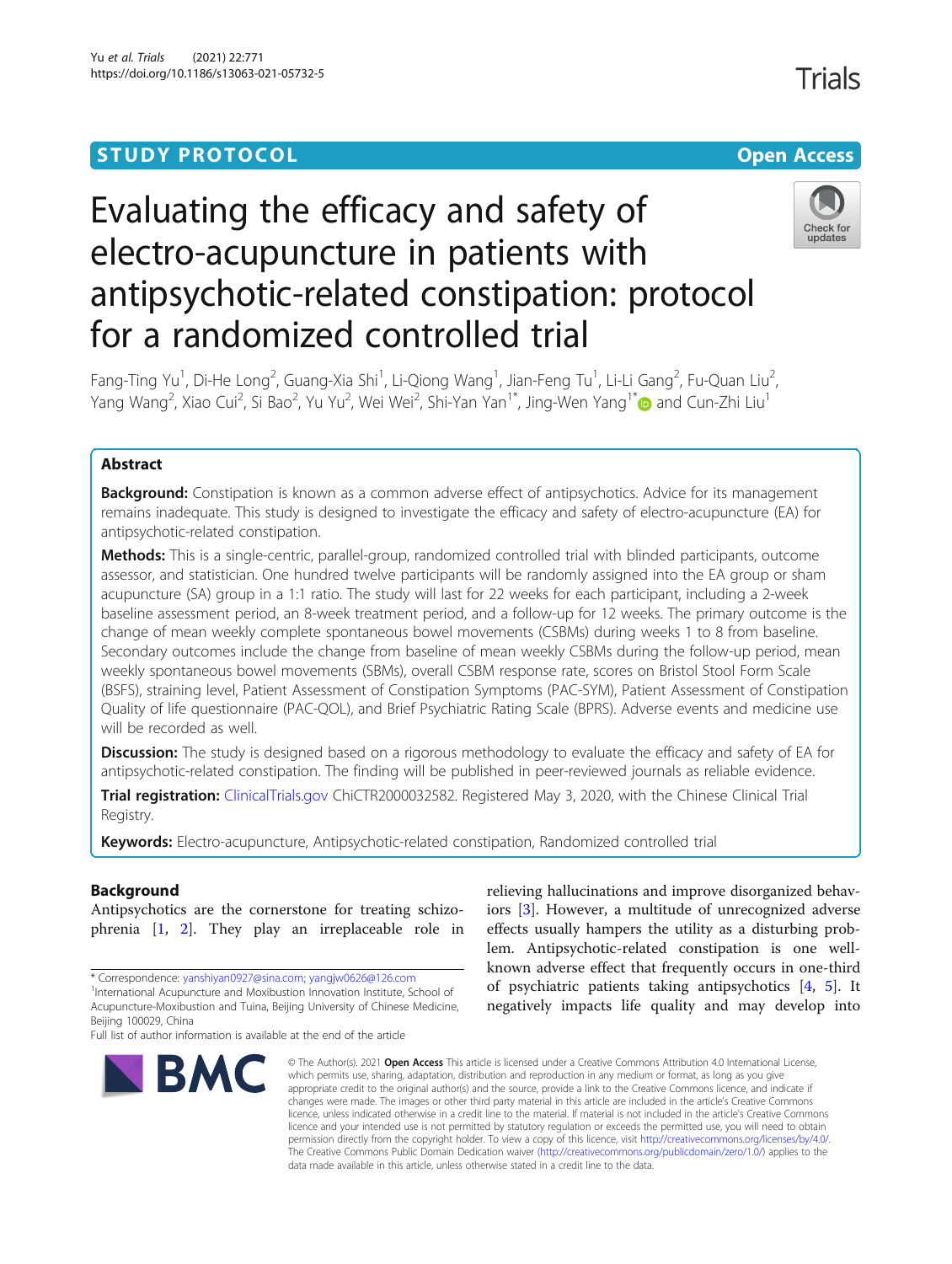severe gastrointestinal conditions (e.g., paralytic ileus and intestine perforation) [\[6](#page-8-0), [7](#page-8-0)].

High-quality evidence for managing antipsychoticrelated constipation remains scarce [\[8](#page-8-0)]. In clinical practice, laxatives are commonly prescribed next to lifestyle and dietary modifications [\[3](#page-8-0)]. However, despite side effects as diarrhea and abdominal pain [\[9](#page-8-0)], laxatives produce only short-term effects and patients tend to relapse [[10,](#page-8-0) [11\]](#page-8-0). Because of efficacy and safety concerns, nearly half of constipated patients were dissatisfied with traditional treatment [[12\]](#page-8-0). Effective nonpharmacological treatments may be potential options.

Electro-acupuncture (EA) is the technique to provide enhanced treatment effect with a low-intensity electric current connected to acupuncture needles. It has been widely used for treating gastric disorders in clinical practice as a potentially effective therapy. Recent evidence indicated that acupuncture was noninferior to prucalopride for functional constipation with fewer adverse effects [[13\]](#page-8-0). Considering the particularity of schizophrenic patients, whether acupuncture is efficient for treating antipsychotic-related constipation remains unknown. This randomized controlled trial (RCT) is designed to investigate the efficacy and safety of electro-acupuncture for antipsychotic-related constipation. Our hypothesis is that the efficacy of EA is superior to sham acupuncture (SA) and should be safe and tolerable for patients with antipsychotic-related constipation.

# Methods/design

#### Study design

This is a prospective, single-centric, randomized controlled trial with two parallel groups randomized at a 1:1 allocation. It is designed following the Consolidated Standards of Reporting Trials (CONSORT) and the Standards for Reporting Interventions in Clinical Trials of Acupuncture (STRICTA) guidelines [\[14](#page-8-0), [15\]](#page-8-0), and is reported based on the Standard Protocol Items (SPIRIT) [\[16\]](#page-8-0). The study has been registered at the Chinese Clinical Trial Registry ([http://www.chictr.org.cn\)](http://www.chictr.org.cn) with the registration number ChiCTR2000032582. The Ethics Committee of Beijing Changping Hospital of Integrated Chinese and Western Medicine has approved the study protocol (No. 2019-5). A detailed study procedure is shown in Fig. [1](#page-2-0).

# Study setting

The study will be conducted at the Beijing Changping Hospital of Integrated Chinese and Western Medicine which is known for its psychiatric treatment accommodating a thousand mental inpatients.

# **Participants** Recruitment

Psychiatric patients who are hospitalized at the Beijing Changping Hospital of Integrated Chinese and Western Medicine will be recruited for this study. Clinicians will initially screen and identify the patients who are interested in participation. Researchers will confirm the eligibility and written informed consent will be obtained from each participant subsequently. To improve recruitment and retention, post-trial acupuncture treatment will be offered for participants completing the entire study.

#### Diagnose criteria

Diagnosis of schizophrenia will be confirmed by two attending psychiatrists according to the Diagnostic and Statistical Manual of Mental Disorders, fifth edition (DSM-5) using the Structured Clinical Interview for DSM-5, Clinical Trials Version (SCID-5-CT) [\[17](#page-8-0), [18\]](#page-8-0). Antipsychotic-related constipation is defined as<3 spontaneous bowel movements (SBMs) per week with ≥1 of the following symptoms in at least 25% of bowel movements during the baseline assessment period: lumpy or hard stools based on the Bristol Stool Form Scale (BSFS) [[19](#page-8-0)], straining, sensation of incomplete evacuation, or anorectal obstruction induced by antipsychotics. Bowel movements will be considered spontaneous when no assistant methods are used in the previous 24 h.

#### Inclusion criteria

Patients will be included if they meet the following criteria: (1) aged between 18 and 65 years, (2) meeting the diagnoses of schizophrenia and antipsychotic-related constipation, (3) taking antipsychotic drugs over the last 3 months and will maintain the use, (4) having<3 complete SBMs (CSBMs) per week characterized by a complete sense within a baseline assessment period, and (5) available to sign informed consent.

#### Exclusion criteria

Exclusion criteria include that (1) constipation caused by other reasons than antipsychotic drugs; (2) mental instability within baseline assessment period judged by clinicians; (3) severe heart, liver, kidney diseases, or any other considerable dysfunctions (e.g., gastrointestinal obstruction); (4) use of anticholinergic drugs or drugs for constipation (except for rescue medicine) within 2 weeks before randomization; (5) pregnant or breastfeeding women; (6) participants with a pacemaker, metal allergy, or severe fear of needling; (7) a history of acupuncture treatment within the past 3 months; and (8) participation in any other clinical trials meanwhile.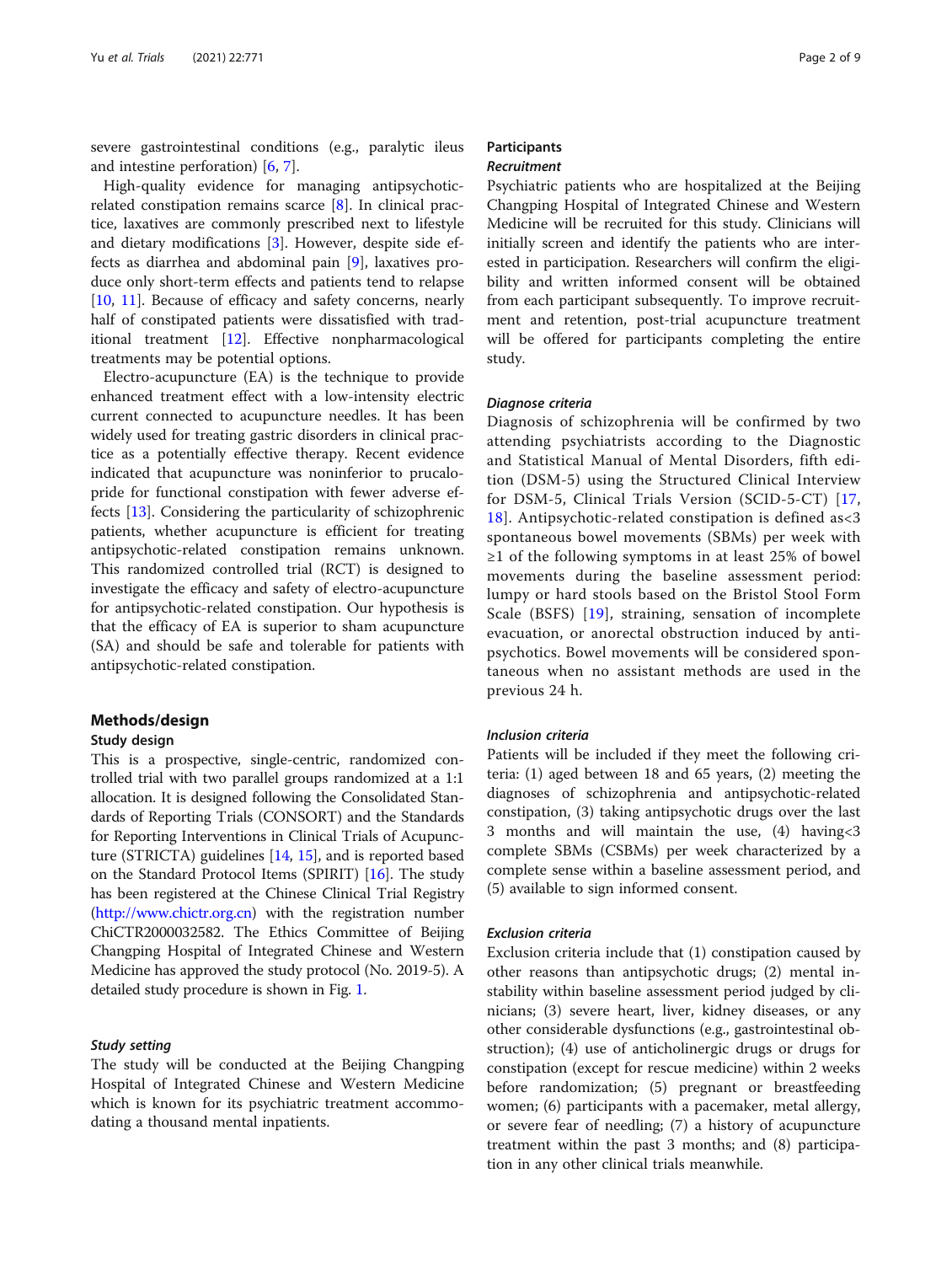<span id="page-2-0"></span>

# Randomization

According to the allocation schedule, participants will be randomly assigned into the EA group or SA group in a 1:1 ratio. An independent statistician unrelated to the final statistical analysis will generate a randomization sequence using SPSS Statistics, version 21.0 (International Business Machines Corporation, China). Numbered opaque envelopes that containing allocation codes will remain sealed until the first treatment. An independent researcher is available to open the corresponding envelope and complete the allocation. The assigned result will be informed to the acupuncturist only.

# Blinding

Participants, outcome assessors, and statisticians will be blinded in this trial. Given the nature of the intervention, the acupuncturist will not be blinded. Participants will remain in a supine position to receive treatment with no visual information about the type of intervention. Outcome assessors will complete evaluations before acupuncture treatment for that week to remain blinded. The statistician will perform analyses without knowing the group information. To ensure the overall quality, it is not permissible to reveal the allocated intervention to the participants, the assessors, or the statistician during this study.

# Interventions

Twenty sessions of 30-min treatment (3 sessions per week during the first 4 weeks and 2 sessions per week during the last 4 weeks) will be provided for all participants over 8 weeks. Acupoints for antipsychotic-related constipation were predefined by acupuncture experts according to the TCM theory. Licensed acupuncturists with experience of at least 3 years will offer the treatments required. Besides, all enrolled participants will receive a basic treatment of schizophrenia according to the Guideline for Prevention and Treatment of Schizophrenia, the second edition developed by the Psychiatric Branch of the Chinese Medical Association [[20\]](#page-8-0). Diet and lifestyle will be similar among participants and medicine use will be supervised by nurses. Participants may discontinue their intervention if they have considerable conditions such as worsening constipation or mental instability, judged by assessors or clinicians.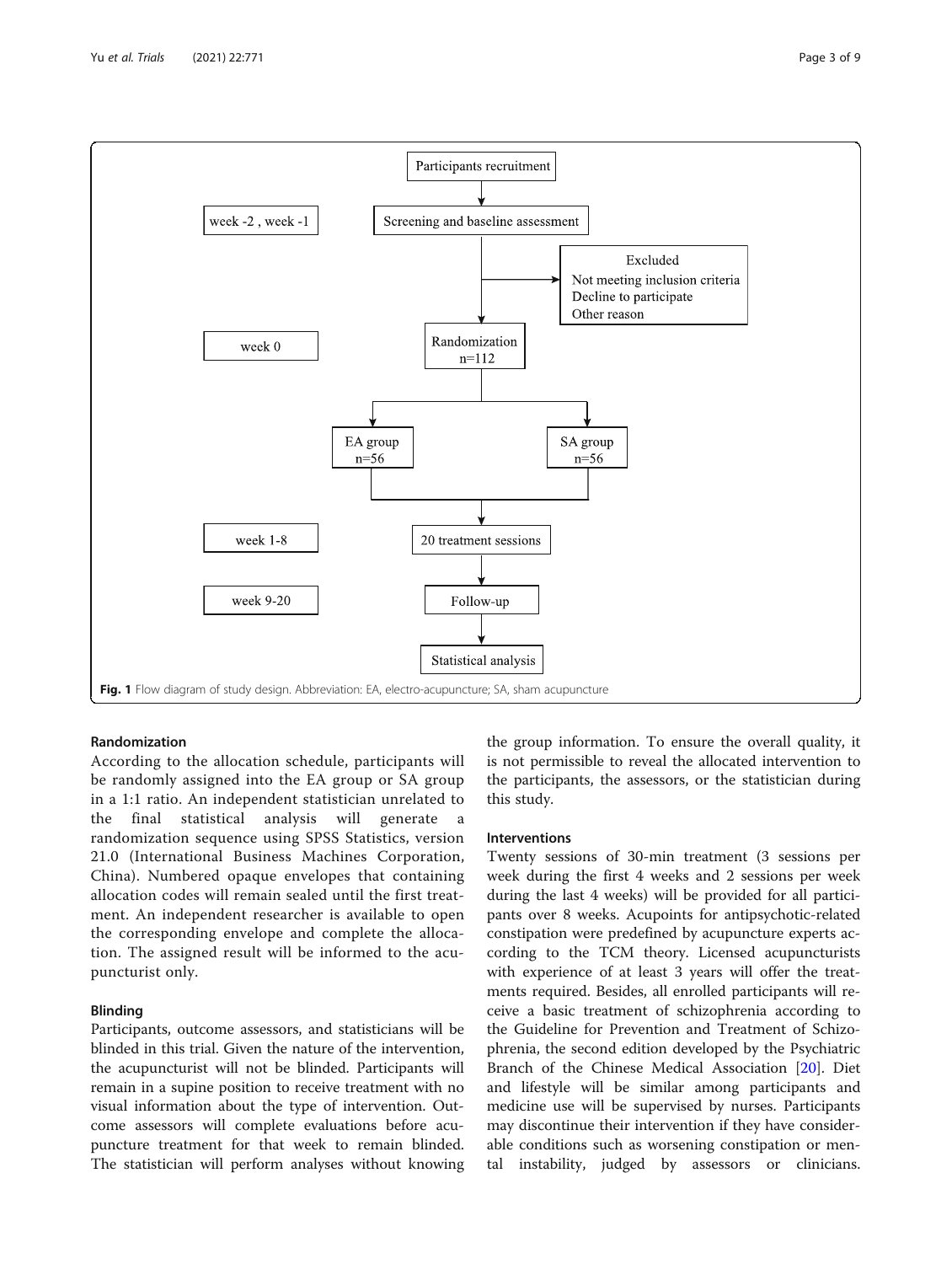Participants with no bowel movements for at least 3 consecutive days will be allowed to use 5–10 mg entericcoated bisacodyl or 110-ml glycerol as rescue medicines. Additional treatment for constipation will be avoided as possible during this study.

# EA group

Semi-standardized treatment with 5 obligatory acupoints and 1 adjunct acupoint will be offered. All acupoints are localized based on the WHO Standard Acupuncture shown in Table 1 [\[21](#page-8-0)]. In this group, obligatory acupoints consist of bilateral Tianshu (ST25), Fujie (SP14), Quchi (LI11), Zhigou (TE6), and Shangjuxu (ST37). According to the syndrome differentiation of Traditional Chinese Medicine (TCM) [[22,](#page-8-0) [23\]](#page-8-0), bilateral Hegu (LI4) will be added for participants with heat patterns (e.g., dry mouth, surging pulse, or a red tongue) as adjunct acupoint. Similarly, bilateral Taichong (LR3) and bilateral Zulanli (ST36) will be added for Qi stagnation pattern (e.g., bloating, loss of appetite, or frequent burp) and deficient pattern (e.g., fatigue, pale tongue, or a thread weak pulse), respectively.

When in a supine position, strict disinfection with 75% alcohol will be implemented on participants' skin around acupoints. Disposable stainless steel needles (0.30×50/ 75mm, Suzhou Huatuo Medical Instrument Co., Ltd.) will be inserted in ST25 and SP14 to approximately 30– 70mm. Paired alligator clips from an EA apparatus (Suzhou Huatuo Medical Instrument Co., Ltd.) will then be attached to needle holders at bilateral ST25 and SP14. Current stimulation will be put subsequently with a dilatational wave of 10/50 Hz and intensity from 0.1 to 1 mA (skin vibrate mildly without pain). Other acupoints will be treated with needles (0.25×40mm) inserted

Table 1 Location of acupoints in electro-acupuncture group

Acupoints Location

| Obligatory acupoints                                                              | Tianshu<br>(ST25)   | On the upper abdomen, 2 cun lateral to the center of the umbilicus                                                                                                                  |
|-----------------------------------------------------------------------------------|---------------------|-------------------------------------------------------------------------------------------------------------------------------------------------------------------------------------|
|                                                                                   | Fujie (SP14)        | On the lower abdomen, 1.3 cun inferior to the center of the umbilicus, 4 cun lateral to the anterior<br>median line                                                                 |
|                                                                                   | Quchi (LI11)        | On the lateral aspect of the elbow, at the midpoint of the line connecting LU5 with the lateral<br>epicondyle of the humerus                                                        |
|                                                                                   | Zhigou<br>(TE6)     | On the posterior aspect of the forearm, midpoint of the interosseous space between the radius and<br>the ulna, 3 cun proximal to the dorsal wrist crease                            |
|                                                                                   | Shangjuxu<br>(ST37) | On the anterior aspect of the leg, on the line connecting ST35 with ST41, 6 cun inferior to ST35                                                                                    |
| Adjunct acupoint for heat<br>pattern                                              | Hegu (LI4)          | On the dorsum of the hand, radial to the midpoint of the second metacarpal bone                                                                                                     |
| Adjunct acupoint for Qi<br>stagnation pattern                                     | Taichong<br>(LR3)   | On the dorsum of the foot, between the first and second metatarsal bones, in the depression distal to<br>the junction of the bases of the two bones, over the dorsalis pedis artery |
| Adjunct acupoint for deficient<br>pattern                                         | Zusanli<br>(ST36)   | On the anterior aspect of the leg, on the line connecting ST35 with ST41, 3 cun inferior to ST35                                                                                    |
| One "cun" is defined as the width of the internhalangeal ioint of nationt's thumh |                     |                                                                                                                                                                                     |

One "cun" is defined as the width of the interphalangeal joint of patient's thumb

to about 20–30 mm along with manipulations of twirling, lifting, and thrusting. The achievement of compositional sensations including soreness, numbness, distention, or heaviness, known as de qi, is indicative of effective needling.

#### SA group

Non-acupoints (Table [2](#page-4-0)) close to acupoints in the EA group will be treated. Superficial skin penetration (depth of 2–3mm) will be performed by 0.25×25mm needles with no manipulations. Similar to the EA group, paired alligator clips will be attached to needle holders at bilateral sham ST25 and sham SP14 while no flow of electric current will be outputted. Other treatment settings are identical to those in the EA group.

# **Outcomes**

#### Primary outcome

The primary outcome is defined as the change of mean weekly CSBMs over the 8-week treatment period from baseline, which will be obtained from a stool diary (calculating formula shown in Fig. [2\)](#page-4-0). The stool diary is regarded as a valid instrument to reflect bowel habits in constipated participants [\[24](#page-8-0)]. The caregivers for participants will be trained to complete stool diaries during the whole period of the study. Weekly defecation frequency, stool consistency (types 1–7 on BSFS), straining level (scores from 0 to 4 representing the difficulty of defecation increasingly), a complete sense of each bowel movement (yes or no), medicine use, or other assistant methods will be recorded. The Schedule of each outcome assessment is illustrated in Fig. [3](#page-5-0).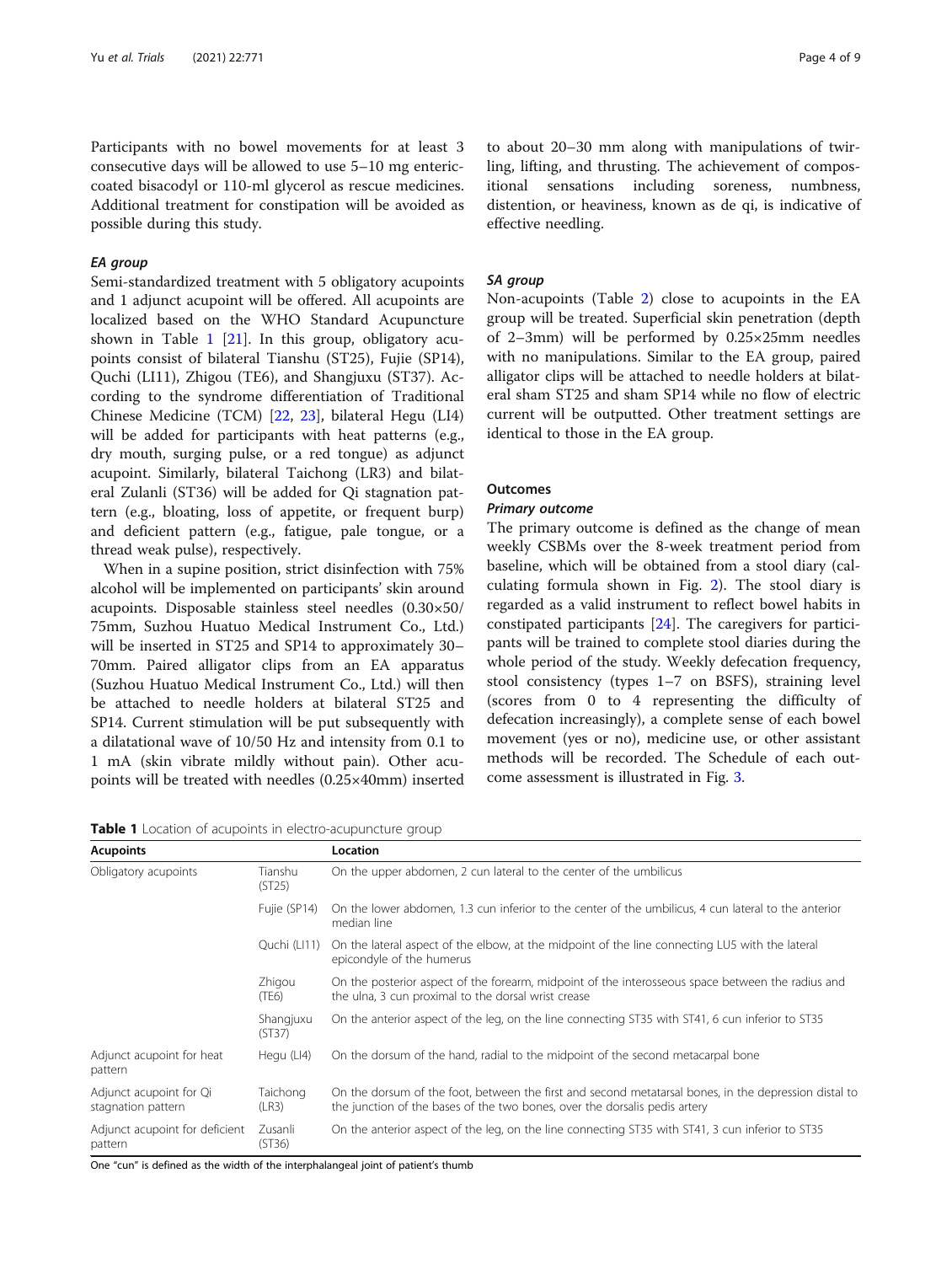<span id="page-4-0"></span>

| <b>Acupoints</b>                                  |                   | Location                                                                                                                                            |
|---------------------------------------------------|-------------------|-----------------------------------------------------------------------------------------------------------------------------------------------------|
| Obligatory non-acupoints                          | Sham<br>Tianshu   | On the upper abdomen, 1 inch beside ST25, between the Spleen Meridian and the Stomach<br>Meridian                                                   |
|                                                   | Sham Fujie        | On the lower abdomen, 1 inch beside SP14, between the Spleen Meridian and the Stomach<br>Meridian                                                   |
|                                                   | Sham<br>Quchi     | On the lateral aspect of the elbow, at the midpoint between the Large Intestine Meridian and the<br>Lung Meridian beside LI11                       |
|                                                   | Sham<br>Zhigou    | On the posterior aspect of the forearm, 6 cun proximal to the dorsal wrist crease, at the radial<br>margin of the ulna                              |
|                                                   | Sham<br>Shangjuxu | On the anterior aspect of the leg, at the midpoint between the Stomach Meridian and the<br>Gallbladder Meridian beside ST37                         |
| Adjunct non-acupoint for heat<br>pattern          | Sham Hegu         | On the dorsum of the hand, between the 3rd and 4th metacarpals, in the depression proximal to<br>the 3rd metacarpophalangeal joint                  |
| Adjunct non-acupoint for Qi<br>stagnation pattern | Sham<br>Taichong  | On the dorsum of the foot, between the third and fourth metatarsal bones, in the depression distal<br>to the junction of the bases of the two bones |
| Adjunct non-acupoint for defi-<br>cient pattern   | Sham<br>Zusanli   | On the anterior aspect of the leg, 3 cun below GB34, between the Stomach Meridian and the<br>Gallbladder Meridian                                   |

One "cun" is defined as the width of the interphalangeal joint of patient's thumb

#### Secondary outcomes

Change from baseline of mean weekly CSBMs during the follow-up period Similar to the primary outcome, change from baseline of mean weekly CSBMs in the rest of three 4-week periods (from weeks 9 to 12, weeks 13 to 16, and weeks 17 to 20) will be calculated and compared between groups. The data will be used to verify whether there is a sustained effect by showing the extent.

Overall CSBM response rate Participants are thought to be responders when they have  $\geq 3$  CSBMs and  $\geq 1$ CSBM increasing from baseline for at least 6 weeks of the treatment period [[25](#page-8-0)]. If participants miss recording stool diaries for at least 4 of 7 days in a given week, they will not be considered as responders during that week. Participants who discontinue the study prematurely will be classified as non-responders for the rest of the weeks.

Change from baseline of mean weekly SBMs Change from baseline of mean weekly SBMs during the 8-week treatment period and 12-week follow-up period will be assessed.

Bristol Stool Form Scale The BSFS describes 7 stool types from hard lumps of stool to watery stool with aid images. Change of mean weekly scores on BSFS from baseline to the last 2 weeks of the treatment period will be compared between groups to detect a possible difference in stool consistency.

Straining level The degree of difficulty during defecation will be recorded in stool diaries with scores ranging from 0 (no difficult) to 3 (too difficult that need assistant methods). Change of straining level from baseline to the last 2 weeks of treatment period will be compared.

Patient Assessment of Constipation Symptoms (PAC-SYM) The PAC-SYM is commonly used to value the presence and severity of constipation on 3 subscales including abdominal symptoms, stool symptoms, and rectal symptoms  $[26]$  $[26]$ . A scoring range of 0 to 4 is derived for each item. The PAC-SYM will be measured at baseline, week 4, and week 8.

Patient Assessment of Constipation Quality of life questionnaire (PAC-QOL) PAC-QOL is capable to reflect life quality related to constipation on four subscales by scoring 28 items including physical discomfort, psychosocial discomfort, worries and concerns, and satisfaction [[27\]](#page-8-0). In each item, the score ranges from 0 to 4 with lower scores indicating greater impairment or dissatisfaction. PAC-QOL will be assessed at baseline, week 4, and week 8.

| Change of mean weekly<br>CSBMs over the 8-week<br>treatment period from baseline | The total number of<br>treatment period / | The total number of<br>$\equiv$ CSBMs over the 8-week / 8 $-$ CSBMs over the 2-week / 2<br>screening period |
|----------------------------------------------------------------------------------|-------------------------------------------|-------------------------------------------------------------------------------------------------------------|
| Fig. 2 The calculating formula for primary outcome                               |                                           |                                                                                                             |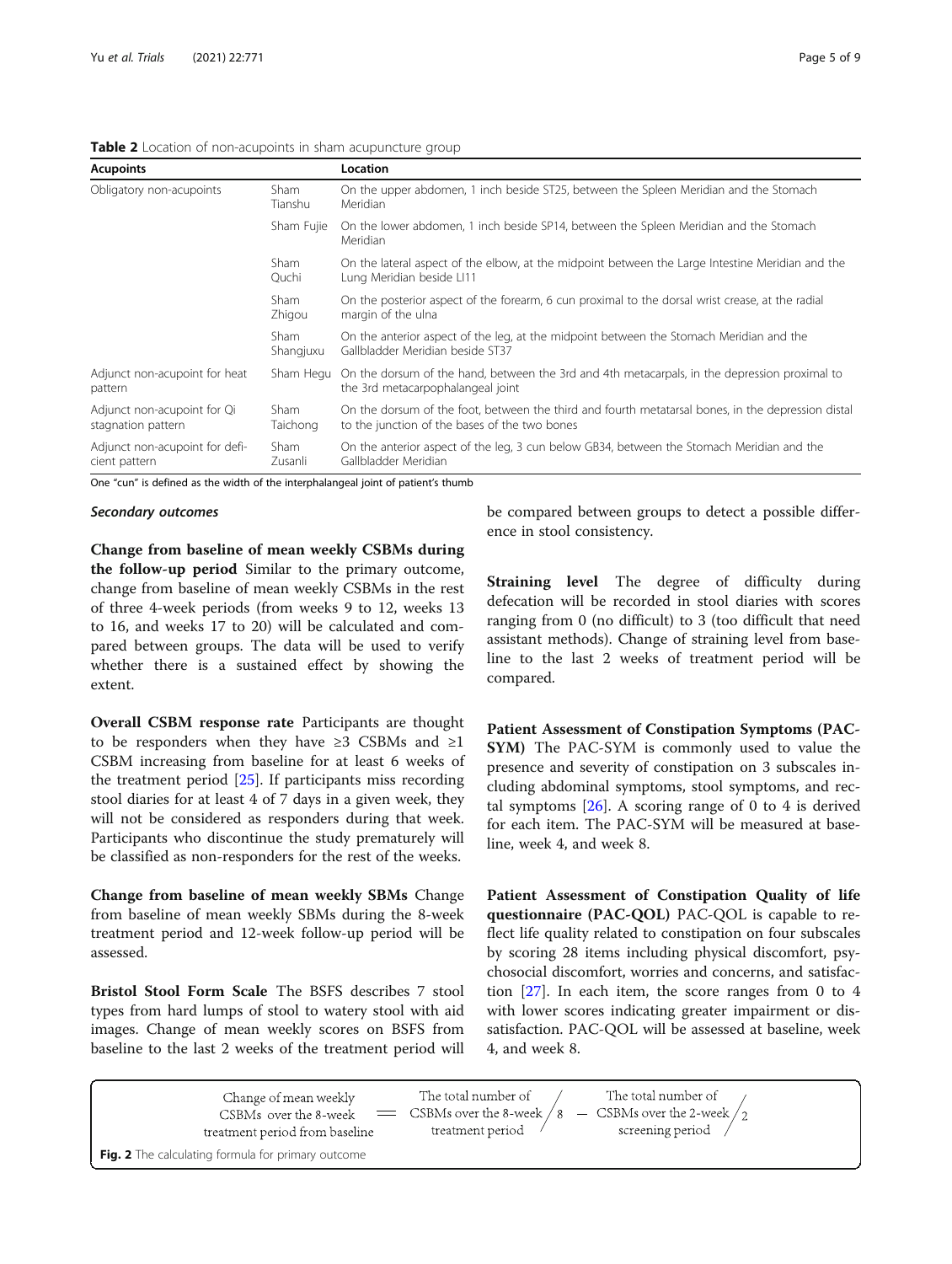<span id="page-5-0"></span>

|                            |          | Baseline<br>period | Treatment<br>period |          |              |                |          |                |          |          | Follow-up<br>period |          |          |
|----------------------------|----------|--------------------|---------------------|----------|--------------|----------------|----------|----------------|----------|----------|---------------------|----------|----------|
| Week                       | $-2$     | $-1$               | $\overline{0}$      | AFT      | $\mathbf{1}$ | $\overline{2}$ | 3        | $\overline{4}$ | 5        | 6        | 7                   | $8\,$    | $9 - 20$ |
| Enrollment                 |          |                    |                     |          |              |                |          |                |          |          |                     |          |          |
| Screening                  | $\times$ | $\times$           |                     |          |              |                |          |                |          |          |                     |          |          |
| Informed consent           | $\times$ |                    |                     |          |              |                |          |                |          |          |                     |          |          |
| Randomization              |          |                    | $\times$            |          |              |                |          |                |          |          |                     |          |          |
| Interventions              |          |                    |                     |          |              |                |          |                |          |          |                     |          |          |
| EA group                   |          |                    |                     |          |              |                |          |                |          |          |                     |          |          |
| SA group                   |          |                    |                     |          |              |                |          |                |          |          |                     |          |          |
| Assessments                |          |                    |                     |          |              |                |          |                |          |          |                     |          |          |
| Primary outcome            |          |                    |                     |          |              |                |          |                |          |          |                     |          |          |
| Change from baseline       |          |                    |                     |          |              |                |          |                |          |          |                     |          |          |
| of mean weekly CSBMs       |          |                    |                     |          | $\times$     | $\times$       | $\times$ | $\times$       | $\times$ | $\times$ | $\times$            | $\times$ |          |
| during treatment period    |          |                    |                     |          |              |                |          |                |          |          |                     |          |          |
| Secondary outcome          |          |                    |                     |          |              |                |          |                |          |          |                     |          |          |
| Change from baseline       |          |                    |                     |          |              |                |          |                |          |          |                     |          |          |
| of mean weekly CSBMs       |          |                    |                     |          |              |                |          |                |          |          |                     |          | $\times$ |
| during follow-up period    |          |                    |                     |          |              |                |          |                |          |          |                     |          |          |
| Overall CSBM response rate |          |                    |                     |          | $\times$     | $\times$       | $\times$ | $\times$       | $\times$ | $\times$ | $\times$            | $\times$ | $\times$ |
| Change from baseline of    |          |                    |                     |          |              |                |          |                |          |          |                     |          |          |
| mean weekly SBMs           |          |                    |                     |          | $\times$     | $\times$       | $\times$ | $\times$       | $\times$ | $\times$ | $\times$            | $\times$ | $\times$ |
| <b>BSFS</b>                | $\times$ | $\times$           |                     |          |              |                |          |                |          |          | $\times$            | $\times$ |          |
| Straining level            | $\times$ | $\times$           |                     |          |              |                |          |                |          |          | $\times$            | $\times$ |          |
| PAC-SYM                    |          | $\times$           |                     |          |              |                |          | $\times$       |          |          |                     | $\times$ |          |
| PAC-QOL                    |          | $\times$           |                     |          |              |                |          | $\times$       |          |          |                     | $\times$ |          |
| <b>BPRS</b>                |          | $\times$           |                     |          |              |                |          |                |          |          |                     | $\times$ |          |
| Blinding assesement        |          |                    |                     |          |              |                |          |                |          |          |                     | $\times$ |          |
| Credibility and expectancy |          |                    |                     | $\times$ |              |                |          |                |          |          |                     |          |          |
| Medicine and other         |          |                    |                     |          | $\times$     |                | $\times$ |                | $\times$ | $\times$ | $\times$            |          |          |
| assistant methods use      | $\times$ | $\times$           |                     | $\times$ |              | $\times$       |          | $\times$       |          |          |                     | $\times$ | $\times$ |
| Adverse events             |          |                    |                     | $\times$ |              | $\times$       |          | $\times$       |          | $\times$ |                     | $\times$ | $\times$ |

Fig. 3 Standard Protocol Items: Recommendations for Interventional Trials (SPIRIT) and the schedule of the trial. Abbreviation: AFT, after the first treatment; EA, electro-acupuncture; SA, sham acupuncture; SBM, spontaneous bowel movement; CSBM, complete spontaneous bowel movement; BSFS, Bristol Stool Form Scale; PAC-SYM, Patient Assessment of Constipation Symptoms; PAC-QOL, Patient Assessment of Constipation Quality of life questionnaire; BPRS, Brief Psychiatric Rating Scale

Brief Psychiatric Rating Scale (BPRS) BPRS is designed as a convenient tool to evaluate the severity of schizophrenic states [\[28](#page-8-0)]. It contains 18 items rated on a 7-point Likert scale, from 1 representing not present to 7 representing extremely severe. The BPRS will be measured at baseline and week 8.

Blinding assessment To test the success rate of blinding, all participants will be requested to guess their groups by choosing one of the 3 options including EA group, SA group, or unclear at week 8.

Credibility and expectancy The credibility and expectancy will be evaluated through the Credibility/Expectancy Questionnaire after the first treatment [\[29](#page-8-0)].

Use of rescue medicine and other assistant methods The use of rescue medicine and other assistant methods will be documented in stool diaries. The proportion and frequency of participants using rescue medicine or other assistant methods will be reported and compared between groups.

Adverse events All adverse events will be clearly recorded, managed, and monitored during the study, which will be collected through (1) inquiries by outcome assessors after each treatment and at the time of recycling stool diaries (every 2 weeks during the treatment period and every 4 weeks during the follow-up period); (2) identification from laboratory values as reported by clinicians during hospitalization; and (3) self-report by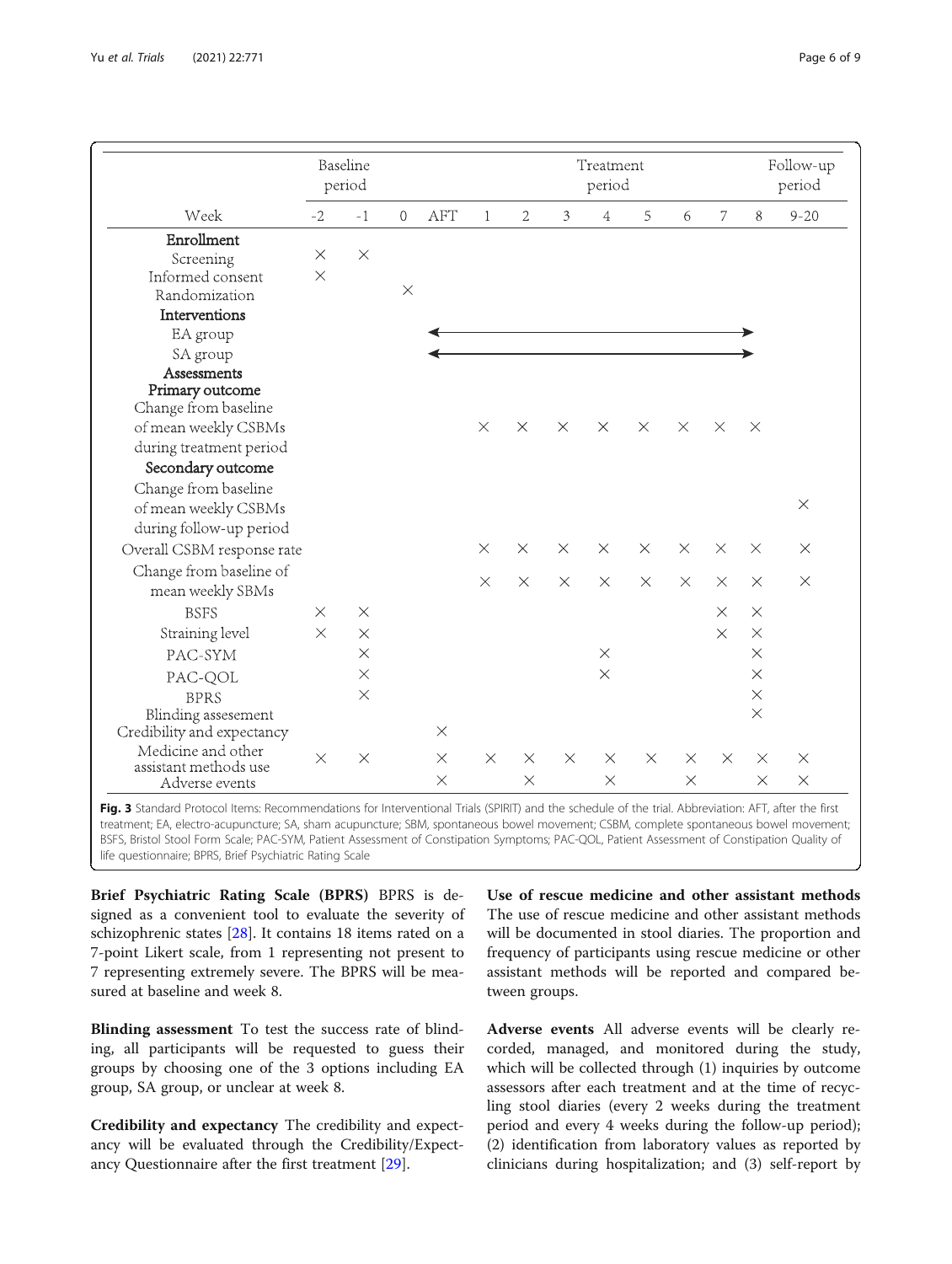participants at any time during this study. Possible treatment-related adverse events include local bleeding, hematoma, itching, and dizziness, etc. Serious adverse events (e.g., death, life-threatening condition; severe or permanent disability, prolonged hospitalization) will be reported within 24 h to the principal investigator. Adverse events will be managed by acupuncturists or clinicians at the Beijing Changping Hospital of Integrated Chinese and Western Medicine based on its association to the intervention. An independent data and safety monitor board (DSMB) comprises experts who have an intimate knowledge of constipation, schizophrenia, and methodology is established to surveil the safety.

#### Data collecting method

All measurements in this study will be completed by either outcome assessors or caregivers. The stool diary will be maintained by caregivers who will be trained to ask standard questions, identify the stool types based on the Bristol Stool Form Scale, and make the record at bedtime (no bowel movement in a day) or within 5 min after each bowel movement. The diary will be recycled every 2 weeks during the treatment period, and every 4 weeks during the follow-up period. Data will be collected and transferred to the paper case report forms (CRFs). Participants deviating from the study protocol (e.g., discontinuing intervention) will be encouraged to complete the stool diary and the remaining assessments. No biological specimens will be collected in this study.

#### Data management

When completing the whole study, double data entry will be conducted by two independent researchers using EpiData, version 3.1 for proofreading. The principal investigator will have full access to the final database of this study. Other investigators are limited to accessing the final data without permission from the principal investigator. The result of the study will be published in a peer-reviewed journal. Participants' information will remain anonymous including name, age, and telephone number, etc. All data related to the trial will be saved for at least 5 years after publication. The researcher with the approved proposal will be permitted to access the data by contacting the corresponding authors.

# Quality control

To ensure the accuracy, consistency, and completeness of the data, the outcome assessor will be responsible for guiding, reminding, and supervising the record of the stool diary. Data of this study will be monitored primarily by the center leaders. The study designers from the Beijing University of Chinese Medicine will audit the study semi-annually to ensure the overall quality and the completeness of data.

#### Sample size

Referring to a previous study [\[30](#page-8-0)], the change from baseline in mean weekly CSBMs during week 1 to week 8 is about 1.8 in the EA group and 0.9 in the SA group with a standard deviation of 1.6. A calculated sample size of 50 participants in each group is estimated based on a significant level of 0.05 and a statistical power of 0.8. When considering a dropout rate of 10%, 56 participants are needed in each group, 112 participants in total.

#### Statistical analysis

A professional statistician who is blinded to the allocation will analyze data using IBM SPSS21.0. Continuous variables will be presented as mean (standard deviation) or the median (interquartile range) based on data distribution. Categorical variables will be described by frequencies and percentages. Statistical analysis will follow the intention-to-treat principle predominately for participants who have been randomized. Missing data for the primary outcome will be imputed using the multiple imputation method. The alternative hypothesis is that there is a significant difference between EA and SA groups in the change of mean weekly CSBMs over an 8-week treatment period from baseline.

For the primary outcome, analysis of covariance (ANCOVA) model will be used with treatment and corresponding baseline value as covariates. Repeated measures ANCOVA with the same covariates will be implemented for change from the baseline of mean weekly CSBMs during the follow-up period, and change from baseline of mean weekly SBMs. An independent  $t$ test or Wilcoxon rank-sum test will be implemented for scores on BSFS, straining level, BPRS, credibility and expectancy, and mean weekly frequency of rescue medicine and other assistant methods used. The difference in overall CSBM response rate, blinding, adverse events, and proportion of participants using rescue medicine or other assistant methods will be compared using the Pearson  $\chi^2$  test or Fisher's exact test. Repeated measures ANOVA or Kruskal-Wallis  $H$  test will be implemented for scores on PAC-SYM and PAC-QOL. All significance levels will be set at 0.05 (two-sided) with confidence intervals reported.

As sensitive analyses, a per-protocol analysis will exclude data from participants who complete less than 16 sessions (80% of total treatment sessions) or use other medicines to treat constipation for more than 3 days per week on average. No additional analyses will be performed.

# Discussion

Antipsychotic-related constipation is a common discomfort among psychiatric patients [\[4](#page-8-0)]. The lack of a uniform definition for antipsychotic-related constipation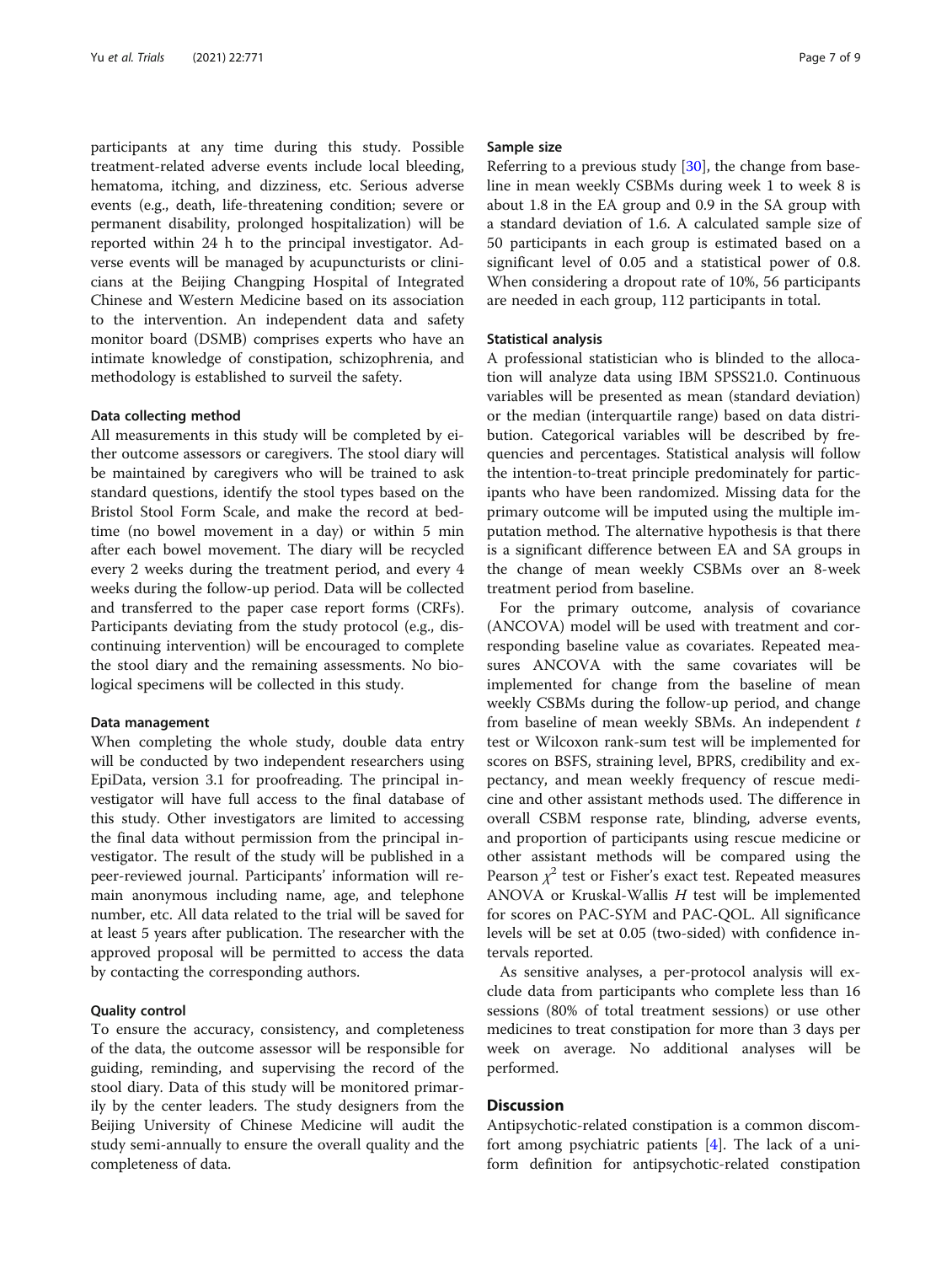<span id="page-7-0"></span>might limit relative researches. The diagnosis criteria in our study are made based on clinical indications and refer to the definition of constipation suggested by the American College of Gastroenterology Task Forces and the definition of opioid-induced constipation in Rome IV [\[31](#page-8-0), [32](#page-8-0)]. This present study, to our knowledge, is the first RCT evaluating the efficacy of EA for antipsychoticrelated constipation.

Currently, high-quality evidence of effective interventions for antipsychotic-related constipation remains scarce  $[8]$  $[8]$ . The latest small-scale study reported that prucalopride was more efficacious than lactulose for constipation induced by clozapine [[33\]](#page-8-0). However, it is open-label with no random sequence generation performed. Well-designed RCTs for antipsychoticrelated constipation are needed. One RCT investigated the efficacy of orlistat (a weight-control medication) for constipation induced by clozapine. While nearly half of the participants were reported with diarrhea that leads to discontinuation [[34](#page-8-0)]. Acupuncture is regarded as a safe therapy with few side effects reported which might be convenient and beneficial for schizophrenic inpatients [[35](#page-8-0)].

The strengths of this study include that it is designed based on a rigorous methodology. Participants will be screened for eligibility through a 2-week assessment period before randomization. Selections of acupoint are semi-standardized based on the syndrome differentiation of TCM which reflects practical conditions. Administration of diet, lifestyle, and medicine use will be conducted by nurses during the whole period of this study to reduce the potential impact. The study also has several limitations. First, a noninvasive acupuncture placebo might be difficult to use because participants might detect the feeling of no needling. We will use shallow needling for the SA group instead, which might produce an unexpected effect. Second, due to the nature of interventions, acupuncturists could not be blinded. To minimize the impact, they will be informed to limit unnecessary communications with participants. Third, the individualized treatment regimens for schizophrenia may present to be a potential confounding factor for analyses. Forth, it is a single-centric study and may limit generalizability in the future.

Whether acupuncture is effective for treating antipsychotic-induced constipation is unknown. We hope this study could provide reliable evidence and verify the potential value of acupuncture in this area.

# Trial status

Affected by the COVID-19 pandemic, there is no recruitment of this study (version 1.0, October 11, 2019) which is expected to start in December 2021 and be completed in June 2022.

#### Abbreviations

EA: Electro-acupuncture; SA: Sham acupuncture; RCT: Randomized controlled trial; SBM: Spontaneous bowel movements; CSBM: Complete spontaneous bowel movement; BSFS: Bristol Stool Form Scale; PAC-SYM: Patient Assessment of Constipation Symptoms; PAC-QOL: Patient Assessment of Constipation Quality of life questionnaire; BPRS: Brief Psychiatric Rating Scale; CONSORT: Consolidated Standards of Reporting Trials; STRICTA: Standards for Reporting Interventions in Clinical Trials of Acupuncture; SPIRIT: Standard Protocol Items; DSM-5: Diagnostic and Statistical Manual of Mental Disorders, fifth edition; SCID-5-CT: Structured Clinical Interview for DSM-5, Clinical Trials Version; DSMB: Data and safety monitor board; CRF: Case report form; ANCOVA: Analysis of covariance

#### Supplementary Information

The online version contains supplementary material available at [https://doi.](https://doi.org/10.1186/s13063-021-05732-5) [org/10.1186/s13063-021-05732-5.](https://doi.org/10.1186/s13063-021-05732-5)

Additional file 1.. SPIRIT 2013 Checklist: Recommended items to address in a clinical trial protocol and related documents. doc. Additional file 2.. Model informed consent.

#### Acknowledgements

The authors appreciate the support and efforts from people who have been or will be included in this study.

#### Authors' contributions

CZL, JWY, SYY, and FTY conceived and designed the study. DHL, LLG, FQL, YW, XC, SB, YY, and WW implemented the study. SYY and JFT designed the statistical analysis plan. FTY drafted the protocol. CZL, JWY, GXS, and LQW revised the manuscript. All authors read and approved the final manuscript.

#### Funding

This research was supported by the National Science Fund for Distinguished Young Scholars (No: 81825024). The sponsor has no role in study design, data analysis, or the decision to submit the report for publication.

# Availability of data and materials

Not applicable.

#### Declarations

#### Ethics approval and consent to participate

The study protocol (version 1.0, October 11, 2019) has been approved by the Ethics Committee of Beijing Changping Hospital of Integrated Chinese and Western Medicine (No. 2019-5) following the Declaration of Helsinki. If any modifications are made, amendments will be reviewed and approved by the ethics committee. Written informed consent will be obtained from all participants.

#### Consent for publication

Not applicable.

#### Competing interests

The authors declare that they have no competing interests.

#### Author details

<sup>1</sup>International Acupuncture and Moxibustion Innovation Institute, School of Acupuncture-Moxibustion and Tuina, Beijing University of Chinese Medicine, Beijing 100029, China. <sup>2</sup>Beijing Changping Hospital of Integrated Chinese and Western Medicine, Beijing 102208, China.

#### Received: 1 May 2021 Accepted: 19 October 2021 Published online: 04 November 2021

#### References

Kahn RS, Sommer IE, Murray RM, Meyer-Lindenberg A, Weinberger DR, Cannon TD, et al. Schizophrenia. Nat Rev Dis Primers. 2015;1(1):15067. <https://doi.org/10.1038/nrdp.2015.67>.